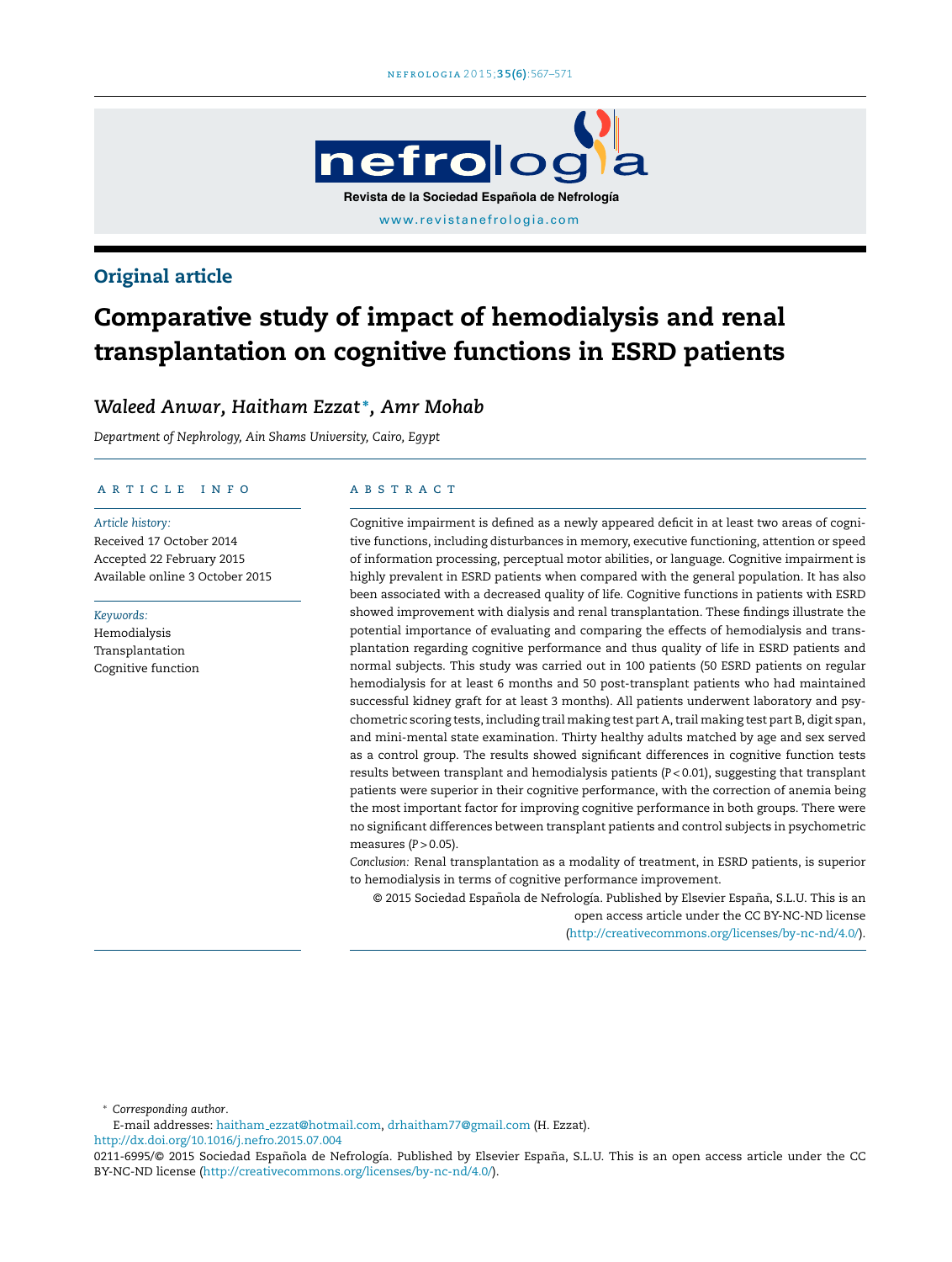*Palabras clave:*

Hemodiálisis Trasplante Función cognitiva

# Estudio comparativo de la influencia de la hemodiálisis y el trasplante renal en la función cognitiva de los pacientes con enfermedad renal terminal

# r e s u m e n

El deterioro cognitivo se define como un déficit de nueva aparición en al menos dos áreas de las funciones cognitivas, incluidas las alteraciones de la memoria, la función ejecutiva, la atención o la rapidez de procesamiento de la información, las capacidades motoras perceptivas o el lenguaje. El deterioro cognitivo tiene una prevalencia elevada en los pacientes con ERT en comparación con la población general. También se ha asociado a una reducción de la calidad de vida. Las funciones cognitivas de los pacientes con ERT mostraron una mejoría con la diálisis y con el trasplante renal. Estas observaciones ilustran la posible importancia de la evaluación y comparación de los efectos de la hemodiálisis y el trasplante sobre la función cognitiva y, por tanto, sobre la calidad de vida, en relación con los pacientes con ERT y los individuos normales. El estudio se llevó a cabo en un total de 100 pacientes (50 pacientes con ERT en hemodiálisis regular durante un mínimo de 6 meses y 50 pacientes trasplantados que habían mantenido un buen funcionamiento del injerto renal durante un mínimo de 3 meses). En todos los casos se realizaron análisis de laboratorio y tests psicométricos como el test del trazo (trail making test) parte A, el test del trazo parte B, el test de memoria inmediata de números (digit span) y la mini mental state examination, y se compararon con los de 30 adultos sanos igualados en cuanto a edad y sexo, que se utilizaron como grupo de control. Los resultados pusieron de manifiesto diferencias significativas en los tests de función cognitiva entre los pacientes trasplantados y los hemodializados (p < 0,01), y sugirieron que los pacientes trasplantados obtenían mejores resultados de función cognitiva y que la corrección de la anemia era el factor más importante en esa mejora en ambos grupos. No hubo diferencias significativas entre los pacientes trasplantados y los individuos de control por lo que respecta a los parámetros psicométricos (p > 0,05).

*Conclusión:* El trasplante renal como modalidad de tratamiento, en los pacientes con ERT, es superior a la hemodiálisis por lo que respecta a la mejora de la función cognitiva.

© 2015 Sociedad Espanola ˜ de Nefrología. Publicado por Elsevier España, S.L.U. Este es un

artículo Open Access bajo la licencia CC BY-NC-ND ([http://creativecommons.org/licenses/by-nc-nd/4.0/\)](http://creativecommons.org/licenses/by-nc-nd/4.0/).

# Introduction

Cognitive impairment is defined as a new deficit in at least two areas of cognitive functioning. These may include disturbances in memory (learning or recalling new information), executive functioning (e.g., planning, reasoning), attention or speed of information processing (e.g., concentration, rapidity of assimilating or analyzing information), perceptual motor abilities (e.g., integrating visual, tactile, or auditory information with motor activities), or language (e.g., word-finding difficulties, reduced fluency). $1$  Cognitive impairment is a well-recognized manifestation of uremia.<sup>[2](#page-4-0)</sup> The severity of kidney disease is associated with the severity of cognitive impairment, independent of age, education and other key confounders.[3](#page-4-0) In hemodialysis patients, the prevalence of cognitive impairment has been estimated at 30–60% at least twice the values observed in age-matched controls. $4$  Diagnosis of cognitive impairment is important as cognitive impairment and dementia are associated with an increased risk of death in dialysis patients.<sup>[1](#page-4-0)</sup> Recent data in this regard suggest that individuals at all stages of CKD may have a higher risk of developing dementia and cognitive impairment than those without [C](#page-4-0)KD. $4$  Cognitive function in patients with ESRD has improved with renal transplantation.[2](#page-4-0) Studies on outcomes after transplantation have traditionally measured post-operative survival and complication rates. One area that has received less attention is the impact of dialysis and transplantation on neuropsychological functioning.[5](#page-4-0)

### Materials and methods

This cross-sectional design study was conducted on (100) Egyptian patients as well as (30) healthy subjects (control group) matched as regards age, sex and education. The patients were classified into two groups. Group I: Included (50) ESRD patients on regular hemodialysis, thrice weekly, 4h for each session. All patients were on regular HD for at least 6 months. This interval was to ensure enough time for maintenance HD to correct and avoid uremic complications. Group II: Included (50) post renal transplantation patients who had maintained successful kidney graft for at least 3 months duration. This interval was to ensure some distance from potential early post-operative complications and to allow some time for adjustment of the transplant and immunosuppressive regimen. We excluded from the study patients with evident cerebrovascular disease, thyroid disease, severe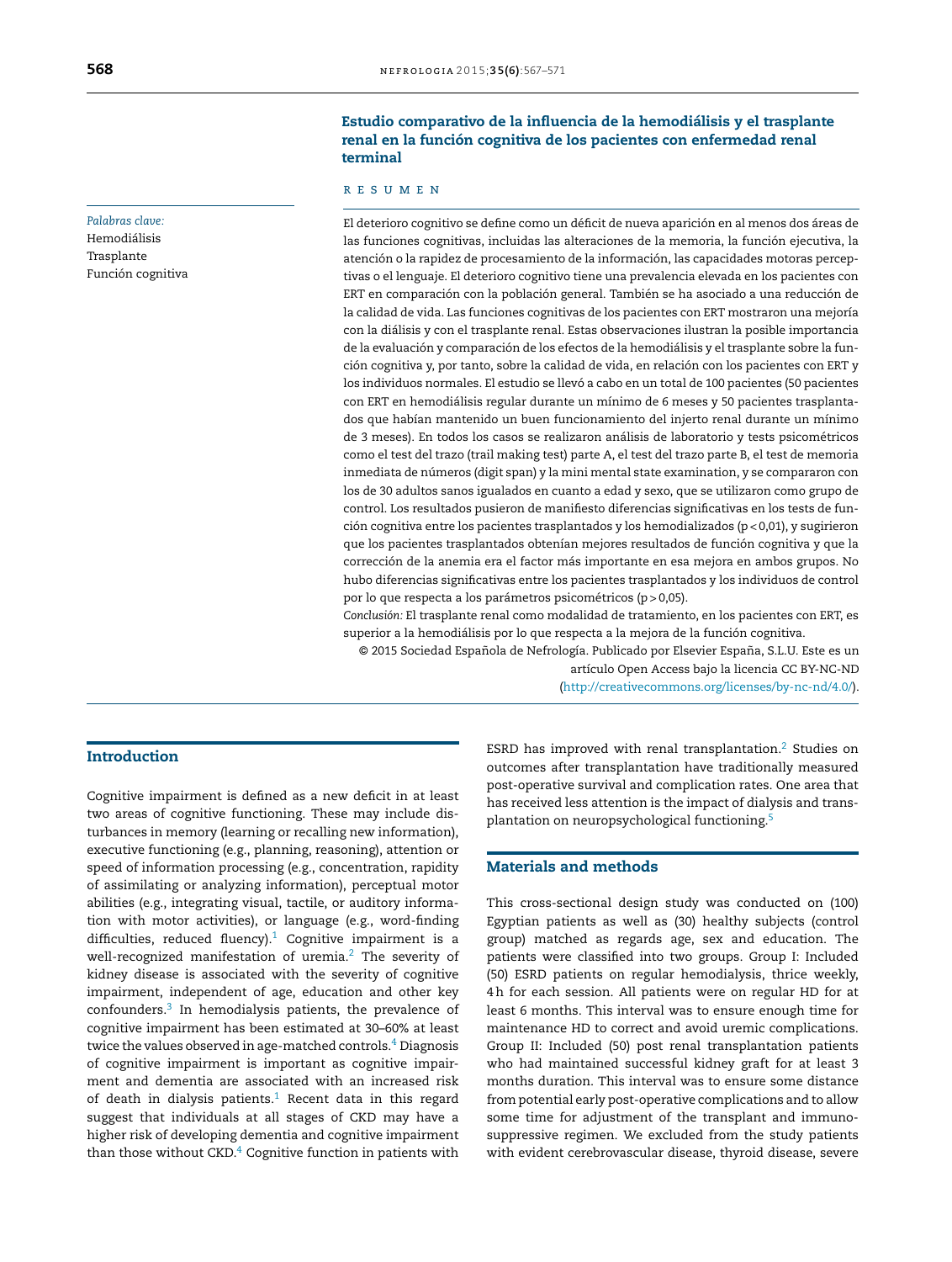

anemia, uncontrolled hypertension, malnutrition, major psychiatric illness, major visual or hearing impairment, unstable coronary heart disease, collagen vascular disease and vasculitis. All the medications were revised to exclude any drugs that might have an effect on the cognitive function except steroids and cyclosporine in all transplantation patients group. We obtained history, clinical examination and laboratory investigations from all the patients. Psychometric tests were done on the dialysis off day, which included trail making test part A (TMT-A) that requires participants to connect 25 randomly arranged numbers in the proper order, trail making test part B (TMT-B), which requires that the subject connects with lines in a given sequence circled digits and letters randomly distributed on a page as shown in Fig. 1. The prescribed sequence is from 1 to A to 2 to B to 3 to C, etc., and performance is scored in terms of time to complete the task correctly. The TMT-B assesses attention, visual scanning, psychomotor speed and ability to sequence to shift the cognitive set. $6$  The digit span (D-span) psychometric test is a widely used auditory verbal short-term (working) memory test. It requires the subject to repeat a spoken string of digits, two trials each, for stings three to nine digits in the forward order and two to eight digits in the reverse order. $7$  [T](#page-4-0)he psychometric mini-mental state examination as shown in Table 1 is a widely used well validated screening tool for cognitive impairment. It tests five areas of cognitive function; the first area includes orientation, which is assessed by asking the usual questions about time, day, date and location; the second area includes registration, which is actually a short term memory test where the subject must recall three objects named by the examiner; the third and fourth area include attention and calculation, which are measured by having the subject begin with the number 100 and count backwards by seven (serial 7s); then, recall by which the subject must recall the three objects named previously. Finally, language functions are assessed by having the subject name simple objects, repeat a sentence and follow a threestage command. A constructional task is also included in the language section where the subject must copy overlapping

| Table 1 - Mini-mental state examination.                                                                                                                       |                |  |  |  |  |
|----------------------------------------------------------------------------------------------------------------------------------------------------------------|----------------|--|--|--|--|
| Item                                                                                                                                                           | Maximum score  |  |  |  |  |
| Orientation                                                                                                                                                    |                |  |  |  |  |
| What is the (year) (season) (date) (month)?                                                                                                                    | 5              |  |  |  |  |
| Where are we (state) (country) (town)<br>(hospital) (floor)?                                                                                                   | 5              |  |  |  |  |
| Registration                                                                                                                                                   |                |  |  |  |  |
| Name three objects: 1s to say each. Ask<br>the patients for all three. Give 1 point<br>for each correct answer. Repeat them<br>until all three can be repeated | 3              |  |  |  |  |
| Attention and calculation                                                                                                                                      |                |  |  |  |  |
| Serial subtraction of 7.1 point for each<br>correct. Stop after five answers.<br>Alternatively: Spell "world" backwards                                        | 5              |  |  |  |  |
| Recall                                                                                                                                                         |                |  |  |  |  |
| Ask for the three objects repeated above.<br>1 point for each correct                                                                                          | 3              |  |  |  |  |
| Language<br>Name a pencil and a watch                                                                                                                          | $\overline{2}$ |  |  |  |  |
| Repeat the following: "No ifs, ands or<br>huts"                                                                                                                | $\mathbf{1}$   |  |  |  |  |
| Follow a three-stage command: "Take a<br>paper in your right hand, fold it in half<br>and put into the floor"                                                  | 3              |  |  |  |  |
| Read and obey the following: "Close your<br>eyes"                                                                                                              | $\mathbf{1}$   |  |  |  |  |
| Write a sentence                                                                                                                                               | $\mathbf{1}$   |  |  |  |  |
| Copy a design of two intersecting<br>pentagons                                                                                                                 | $\mathbf{1}$   |  |  |  |  |

pentagons. Each discrete subtask completed correctly earns one point toward a maximum score of 30. The mild cognitive impairment score ranges between 26 and 28, moderate cognitive impairment score between 18 and 25 and severe impairment below 1[8](#page-4-0).12.<sup>8</sup>

#### Statistical analysis

The statistical analysis of data was performed by using excel program and the statistical package for social science (SPSS) program version 10. The description of the data done was written in the form of the mean  $(\pm)$  SD for quantitative data. The analysis of the data was done to test statistically significant difference between groups, where *P*-value less than 0.05 was considered as significant. For quantitative data, Student's *t*test was used to compare the two groups and paired sample *t*-test was used to compare one group at different measurements. One way analysis of variance (ANOVA) test with post hoc analysis was used to compare more than two groups. To test the association between variables, Pearson correlation coefficiency test was used.

### Results

This study included 100 patients in addition to 30 healthy controls, 60% males and 40% females with a median age of 45 years and a range from 22 to 60 years, and the mean of the education period was  $8.14 \pm 3.5$  years. There were no significant differences in the gender, median age and education years among the different study groups or controls. [Table](#page-3-0) 2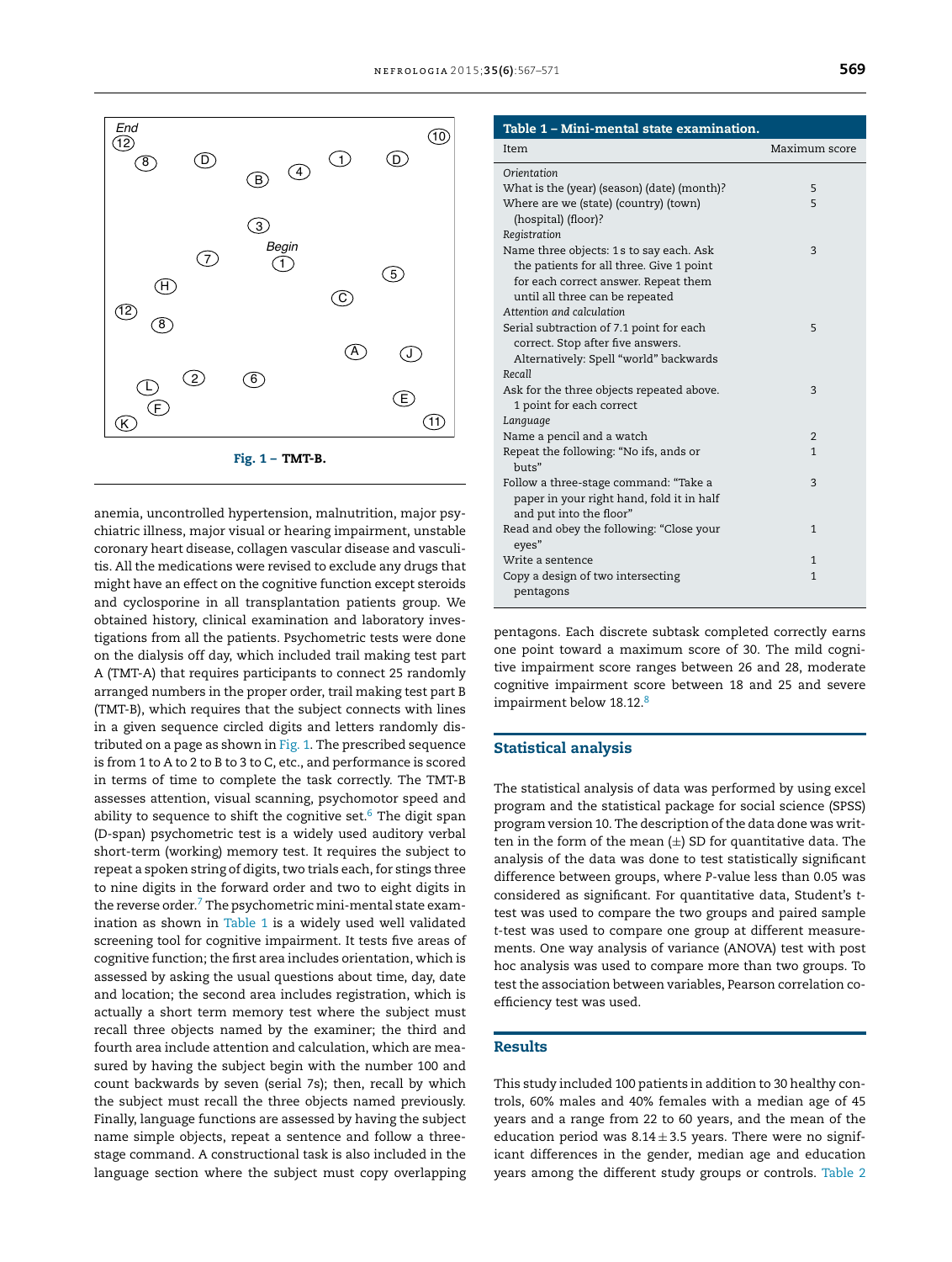<span id="page-3-0"></span>

| Table 2 – Results of the subjects. |                     |                      |     |        |  |  |
|------------------------------------|---------------------|----------------------|-----|--------|--|--|
| Variables                          | Group I<br>$N = 50$ | Group II<br>$N = 50$ | t   | P      |  |  |
| Serum albumin                      | $3.2 + 0.9$         | $3.5 + 1$            | 09  | >0.05  |  |  |
| Hemoglobin                         | $10.1 + 3.2$        | $10.9 + 2.6$         | 1.1 | < 0.05 |  |  |
| Calcium                            | $7.9 + 1.5$         | $8 + 1.2$            | 0.3 | >0.05  |  |  |
| Phosphorus                         | $4 + 1.2$           | $4.3 + 1.5$          | 0.6 | >0.05  |  |  |

| Table 3 - Comparison between group I versus group II as<br>regard psychometric tests. |             |              |     |        |  |
|---------------------------------------------------------------------------------------|-------------|--------------|-----|--------|--|
| Variables                                                                             | Group I     | Group II     | t   | P      |  |
|                                                                                       | $N = 50$    | $N = 50$     |     |        |  |
| D-span                                                                                | $3.9 + 1.5$ | $7.5 + 1.5$  | 7.7 | < 0.01 |  |
| TMT-A                                                                                 | $97 + 41$   | $33.7 + 8$   | 10  | < 0.01 |  |
| TMT-B                                                                                 | $194 + 72$  | $110 + 28.6$ | 7.6 | < 0.01 |  |
| <b>MMSE</b>                                                                           | $28.4 + 7$  | $30 + 1.3$   | 11  | >0.05  |  |

Bold: these values are significant values to differentiate them from non significant values.

| Table 4 – Comparison between group I versus controls<br>group as regard psychometric tests. |                     |                      |    |        |  |
|---------------------------------------------------------------------------------------------|---------------------|----------------------|----|--------|--|
| Variables                                                                                   | Group I<br>$N = 50$ | Controls<br>$N = 30$ |    | P      |  |
| D-span                                                                                      | $3.9 \pm 1.5$       | $7.9 + 3.1$          | 7  | < 0.01 |  |
| TMT-A                                                                                       | $97 + 41$           | $34.7 + 9$           | 8  | < 0.01 |  |
| TMT-B                                                                                       | $194 + 72$          | $107 + 26$           | 6  | < 0.01 |  |
| <b>MMSE</b>                                                                                 | $28.4 + 7$          | $30 \pm 0.00$        | 11 | >0.05  |  |

| Table 5 – Comparison between group II versus controls<br>group as regard psychometric tests. |                      |                      |      |       |  |
|----------------------------------------------------------------------------------------------|----------------------|----------------------|------|-------|--|
| Variables                                                                                    | Group II<br>$N = 50$ | Controls<br>$N = 30$ | t    | P     |  |
| D-span                                                                                       | $7.5 + 1.5$          | $7.9 + 3.1$          | 0.4  | >0.05 |  |
| TMT-A                                                                                        | $33.7 + 8$           | $34.7 + 9$           | 06   | >0.05 |  |
| TMT-B                                                                                        | $110 + 28.6$         | $107 + 26$           | 0.3  | >0.05 |  |
| <b>MMSE</b>                                                                                  | $30 + 1.3$           | $30 \pm 0.00$        | 0.09 | >0.05 |  |

showed no significant difference could be detected between group I and group II as regard albumin, calcium and phosphorous, on other hand there was significant difference as regard hemoglobin levels. Table 3 showed that transplantation group had better cognitive performance than ESRD patients. Group II had a higher values of d-span, while TMT-A & B were higher among group I with highly statistically significant difference in between by using unpaired *t*-test. Table 4 showed that ESRD patients had cognitive impairment when compared to control group, but in Table 5 we can see that transplantation group perform as normal as control group as no statistically significant difference could be detected between both groups as regard psychometric measures by using unpaired *t*-test. Also Fig. 2 showed that transplantation group had equal cognitive performance to control group. And both had better cognitive function when compared to ESRD patients. In Table 6 we can see that in group I there was no statistically significant correlation between psychometric measures versus age, duration, and URR, on the other hand there was significant correlation between psychometric measures and hemoglobin levels. As regards transplantation group there was significant



Fig. 2 – Comparative presentation of all cognitive function tests in three groups.

| Table 6 - Correlation between psychometric tests versus<br>each other and versus other variables among group I. |                 |             |                                              |                           |     |       |      |       |
|-----------------------------------------------------------------------------------------------------------------|-----------------|-------------|----------------------------------------------|---------------------------|-----|-------|------|-------|
| Variables                                                                                                       | Duration<br>Age |             | Hemoglobin                                   |                           | URR |       |      |       |
|                                                                                                                 |                 | P           | r                                            | P                         | r   | P     | r    | P     |
| D-span                                                                                                          |                 |             | $-0.02$ $>0.05$ $-0.04$ $>0.05$ 0.3          |                           |     | <0.05 | 0.17 | >0.05 |
| TMT-A                                                                                                           |                 |             | $0.07 > 0.05$ 0.10 $>0.05$ 0.32 < 0.05       |                           |     |       | 0.2  | >0.05 |
| TMT-B                                                                                                           |                 |             | $0.15$ $>0.05$ $-0.09$ $>0.05$ 0.39 $< 0.05$ |                           |     |       | 0.08 | >0.05 |
| <b>MMSE</b>                                                                                                     |                 | 0.09 > 0.05 |                                              | $0.14 > 0.05$ 0.45 < 0.05 |     |       | 0.25 | >0.05 |

| Table 7 – Correlation between psychometric tests versus<br>each other and versus other variables among group II. |         |            |          |         |            |         |
|------------------------------------------------------------------------------------------------------------------|---------|------------|----------|---------|------------|---------|
| Variables                                                                                                        | Age     |            | Duration |         | Hemoglobin |         |
|                                                                                                                  | r       | P          | r        | P       | r          | P       |
| D-span                                                                                                           | $-0.12$ | >0.05NS    | $-0.14$  | >0.05NS | 04         | < 0.05S |
| TMT-A                                                                                                            | 0.06    | $>0.05$ NS | 0.16     | >0.05NS | 0.32       | < 0.05S |
| TMT-B                                                                                                            | 0.11    | $>0.05$ NS | $-0.12$  | >0.05NS | 0.39       | < 0.05S |
| <b>MMSE</b>                                                                                                      | 0.19    | $>0.05N$ S | 0.36     | &0.05S  | 0.33       | < 0.05S |

positive correlation between duration versus MMSE and between hemoglobin levels versus psychometric measures by using correlation co-efficient test. On the other hand, no statistically significant correlation was found between other psychometric measures versus age and duration as shown in Table 7. In group II, no significant correlation was found between cyclosporine level and psychometric measures.

## **Discussion**

Cognitive declines are seen in end-stage renal disease (ESRD) in patients on chronic hemodialysis. Several studies have shown elevated risk of dementia in patients with ESRD. However, modest cognitive declines appear to begin prior to the point where mild or modest kidney disease has progressed to ESRD. There is evidence that the rate of cognitive decline is associated with deterioration in kidney function.<sup>[9](#page-4-0)</sup> Kidney transplantation (TX) is considered to be the preferred treatment for end-stage renal disease (ESRD). Studies on outcomes after TX have traditionally measured post-operative survival and complication rates. One area that has received less attention is the impact of dialysis and TX on neuropsychological (NP) functioning. This area deserves attention as cognitive capacity is intimately connected to outcomes such as activities of daily living and social and vocational adjustments,